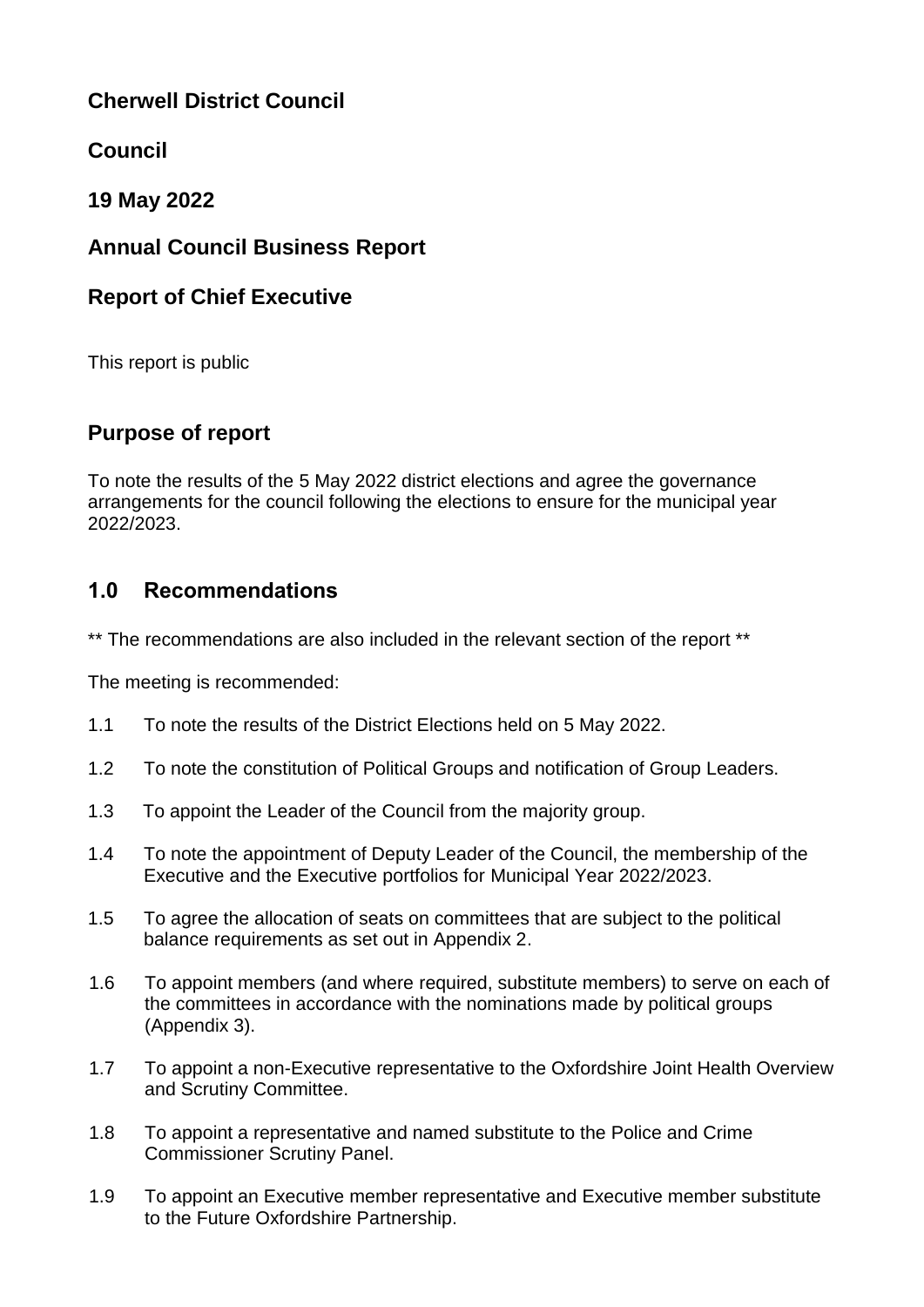- 1.10 To appoint three non-Executive representatives to the Future Oxfordshire Partnership Scrutiny Panel.
- 1.11 To appoint an Executive member and Executive member substitute to each of the Future Oxfordshire Partnership advisory sub-groups: Housing Advisory Subgroup, Infrastructure Advisory Subgroup, Oxfordshire Plan 2050 Advisory Subgroup and Environment Advisory Group.

# **2.0 Introduction**

- 2.1 The Council's Constitution requires that at the annual meeting, Council shall:
	- Note the results of the District Elections, if held, and the constitution of Political Groups and Group Leaders and elect the Leader of the Council if required
	- Conduct any business concerning the establishment of and appointments to the Executive, including the appointment of Deputy Leader and the allocation of functions to Lead Members
	- Conduct any business concerning the establishment of, and appointment to:
		- o The Overview and Scrutiny Committee
		- o The Standards Committee
		- o Such other Committees as the Council consider appropriate

## **3.0 Report Details**

### **5 May 2022 District Election Results**

- 3.1 Councillors were elected to district wards as set out below. All councillors will serve a four year term, with the exception of one seat.
- 3.2 Following the resignation of Councillor Timothy Hallchurch MBE, a vacancy in the Launton & Otmoor ward was contested alongside the scheduled elections. The term of office for this seat is one year. The differing terms for this ward are indicated below.

| Ward                                      | <b>Elected</b>         | <b>Party</b>             |
|-------------------------------------------|------------------------|--------------------------|
| Adderbury, Bloxham and<br><b>Bodicote</b> | David Hingley          | <b>Liberal Democrats</b> |
| Banbury Calthorpe and<br>Easington        | lan Harwood            | Conservative             |
| <b>Banbury Cross and Neithrop</b>         | <b>Chuk Okeke</b>      | Labour                   |
| Banbury Grimsbury and<br>Hightown         | Rebecca Biegel         | Labour & Co-operative    |
| <b>Banbury Hardwick</b>                   | <b>Andrew Crichton</b> | Labour                   |
| <b>Banbury Ruscote</b>                    | <b>Amanda Watkins</b>  | Labour                   |
| <b>Bicester East</b>                      | Donna Ford             | Conservative             |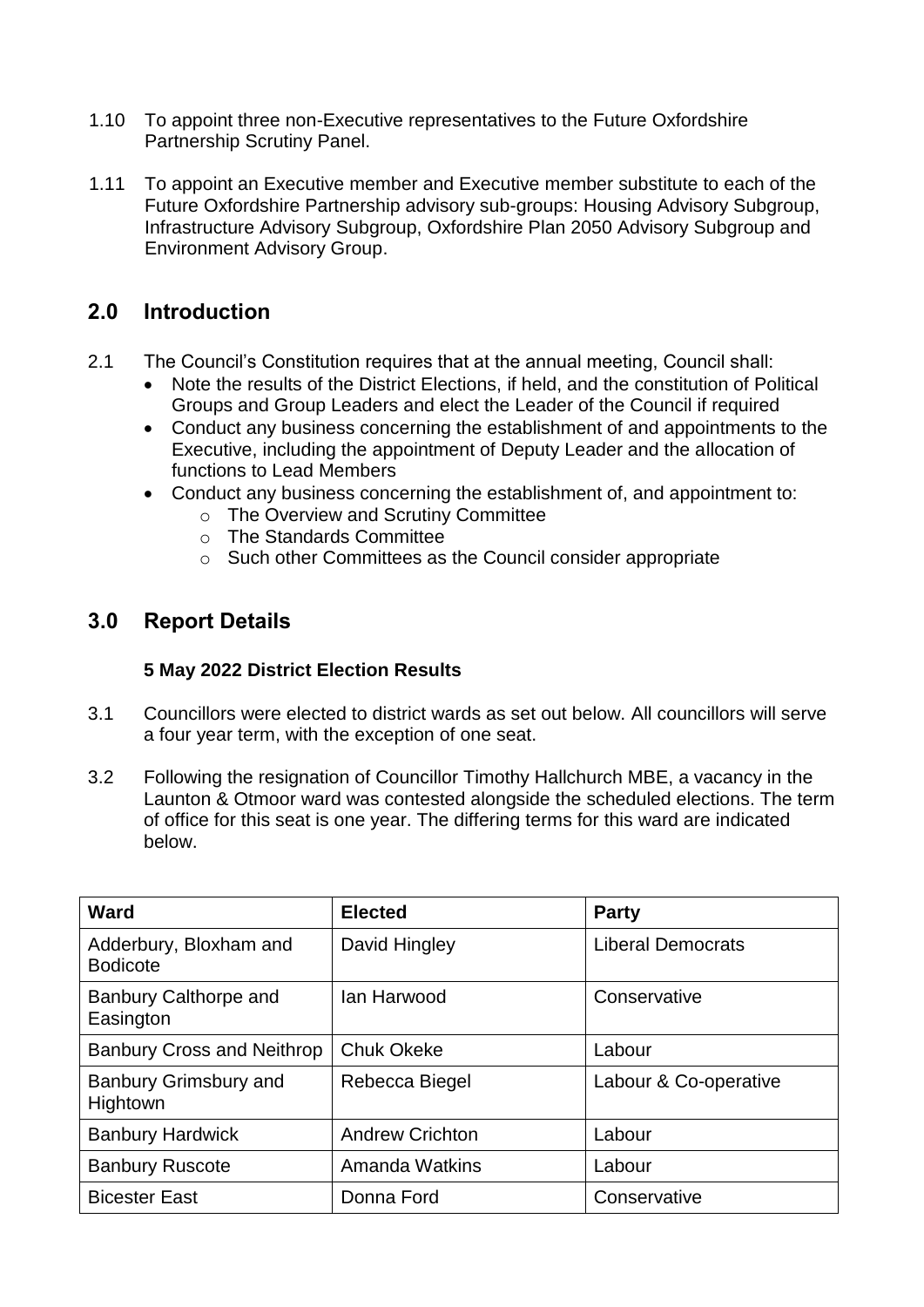| <b>Bicester North and</b><br>Caversfield | <b>Nick Mawer</b>                                                                     | Conservative                                         |
|------------------------------------------|---------------------------------------------------------------------------------------|------------------------------------------------------|
| <b>Bicester South and</b><br>Ambrosden   | <b>Christopher Pruden</b>                                                             | <b>Liberal Democrats</b>                             |
| <b>Bicester West</b>                     | John Broad                                                                            | Independent                                          |
| Cropredy, Sibfords and<br>Wroxton        | Phil Chapman                                                                          | Conservative                                         |
| Deddington                               | <b>Eddie Reeves</b>                                                                   | Conservative                                         |
| Fringford and Heyfords                   | <b>Barry Wood</b>                                                                     | Conservative                                         |
| Kidlington East                          | Fiona Mawson                                                                          | Green                                                |
| <b>Kidlington West</b>                   | Jean Conway                                                                           | <b>Liberal Democrat</b>                              |
| <b>Launton and Otmoor</b>                | Gemma Coton<br>(elected 4 year term)<br><b>Angus Patrick</b><br>(elected 1 year term) | <b>Liberal Democrats</b><br><b>Liberal Democrats</b> |

#### **Recommendation**

1.1 To note the results of the District Elections held on 5 May 2022.

#### **Constitution of the Council and Constitution of Political Groups and Political Group Leaders**

3.3 The current constitution of the Council (48 Members) is:

 Conservative (52.08%) Labour / Labour & Co-operative Party (20.83%) Liberal Democrat (14.58%) 4 Independent (8.34%) Green (4.17%)

- 3.4 The following Political Groups have been formed and notified to the Chief Executive. Where appointed by Political Groups, Group Leaders are indicated.
	- Conservative Group 25 members (all Conservative councillors) o Group Leader: Councillor Barry Wood
	- Progressive Oxfordshire Group 11 members (comprising 7 Liberal Democrat, 2 Green and 2 Independent (Cllrs Broad and Cotter) councillors)
		- o Group Leader: Councillor Katherine Tyson
	- Labour Group 10 members (comprising all Labour / Labour & Co-operative councillors)
		- o Group Leader: Councillor Sean Woodcock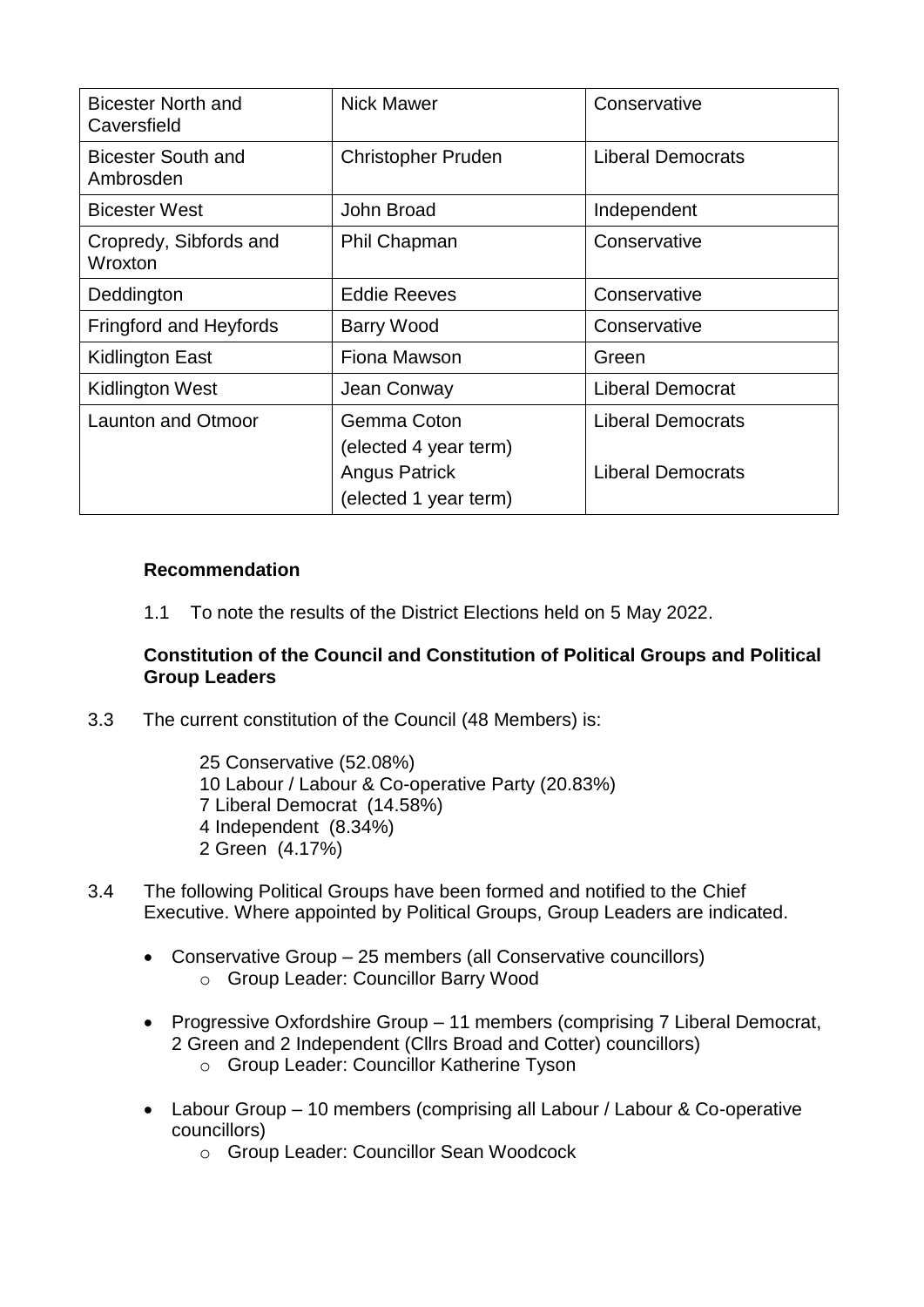- Independent Group 2 members (comprising 2 Independent councillors, Cllrs Sibley and Webster)
	- o Group Leader: Councillor Les Sibley

### **Recommendation**

1.2 To note the constitution of Political Groups and notification of Group Leaders.

### **Leader of the Council**

- 3.5 The appointment of the Leader of the Council is a Council function in accordance with provisions of the Local Government Act 2000 as amended. The Leader of the Council comes from the majority group.
- 3.6 In accordance with the provisions of the Local Government Act 2000 as amended, the Leader of the Council, must be re-appointed every four years. Councillor Barry Wood's four year term as Leader finished at the end of his term of office as a councillor in May 2022. Therefore, it is necessary for Council to appoint a Leader.
- 3.7 The Leader of the Council shall be the Chairman of the Executive and it is their responsibility to determine the size and membership of the Executive (providing the membership comprises between two and nine members, not including the Leader). The Leader shall also determine the remit of each portfolio. Council does not have any decision-making in this regard.
- 3.8 All executive functions are vested in the Leader and it is the Leader's responsibility to determine how such functions shall be delegated. This responsibility can be a simple re-affirmation of the existing delegation of executive functions to Executive, and Officers. The Council does not have any decision making role in this regard.
- 3.9 The Leader will hold office until:
	- they resign from the office
	- they are suspended from being a Councillor under Part III of the Local
	- Government Act 2000 (although) he may resume office at the end of
	- the period of suspension)
	- the expiration of their term of office
	- they are no longer a councillor
	- they are removed from office by resolution of the council,

### **Recommendation**

1.3 To appoint the Leader of the Council from the majority group.

## **Deputy Leader of the Council and Executive 2022/2023**

3.10 The newly elected Leader of the Council will advise Council of their appointment of Deputy Leader and the Executive Portfolios for the Municipal Year 2022/23.

## **Recommendation**

1.4 To note the appointment of Deputy Leader of the Council, the membership of the Executive and the Executive Portfolios for 2022/23.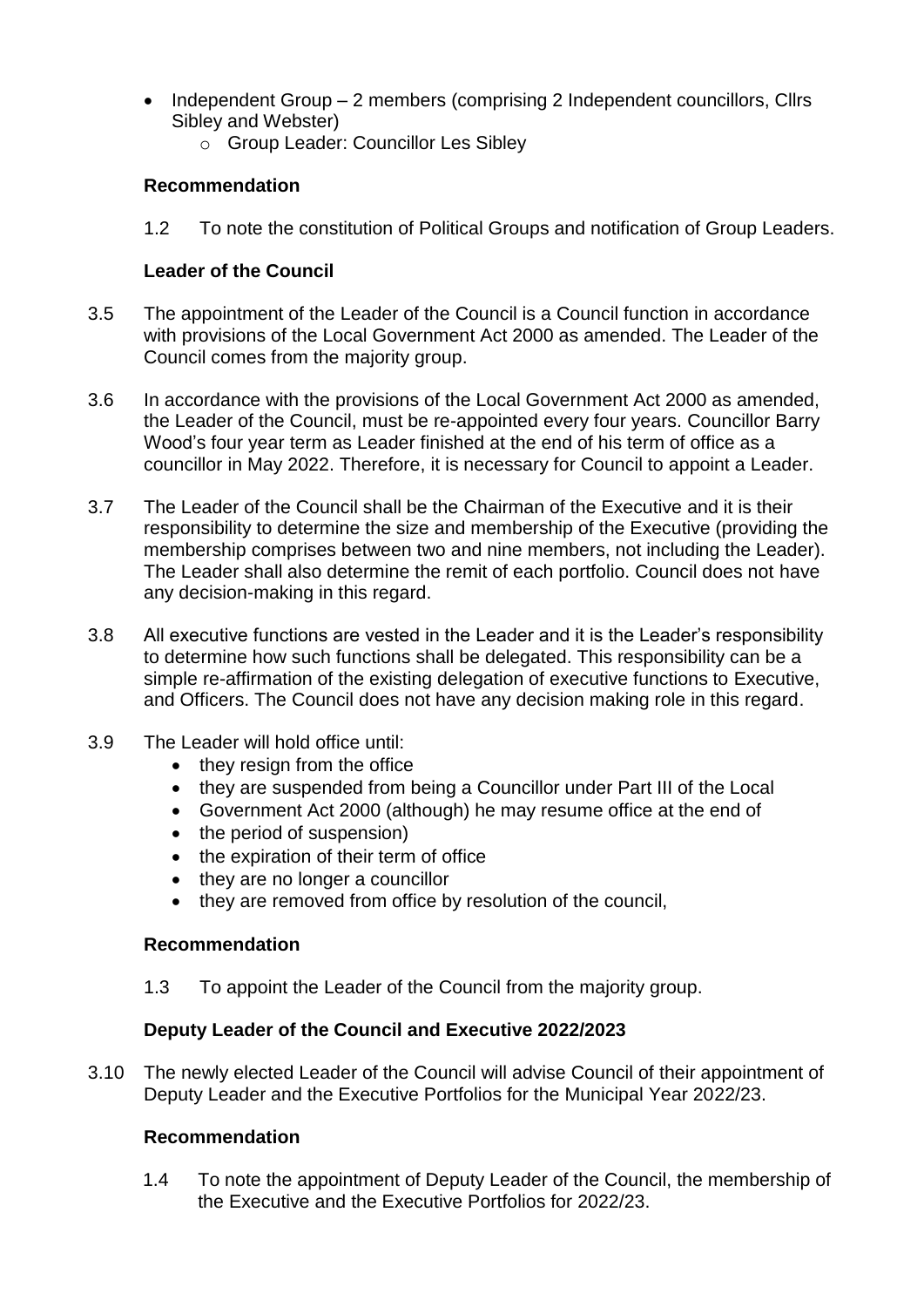### **Committee Appointments 2022/2023**

- 3.11 The current constitution of the Council is set out at paragraph 3.3. The constitution of Political Groups will be published as an addendum to this report.
- 3.12 The Council is required by the Local Government and Housing Act 1989 to review the political balance on its committees on an annual basis. Appendix 1 summarises how the rules operate.
- 3.13 Appendix 2 sets out the arithmetical product of the rules for the Council's committees. The figures in Appendix 2 show the adjustments which are necessary to achieve the balance across and within committees to comply with the rules.
- 3.14 There are currently no committees on which the allocation of seats are not subject to the political balance requirements.
- 3.15 Appendix 3 sets out Group nominations to serve on each of the committees in accordance with the political balance requirements.

#### **Recommendations**

- 1.5 To agree the allocation of seats on committees that are subject to the political balance requirements as set out in Appendix 2.
- 1.6 To appoint members (and where required, substitute members) to serve on each of the committees in accordance with the nominations made by political groups (Appendix 3).

#### **Appointment of Representatives**

- 3.16 Council is asked to appoint a representative to the Oxfordshire County Council Health Overview and Scrutiny Committee for the municipal year 2022/2023. The representative cannot be a member of the Executive. The current appointed representative is Councillor Sandy Dallimore.
- 3.17 Council is asked to appoint a representative to the Police and Crime Commissioner Scrutiny Panel for the municipal year 2022/2023. The current appointed representative on the Police and Crime Commissioner Scrutiny Panel was Councillor Andrew McHugh. Councillor Tony Ilott is the current named substitute. Neither remain serving councillors.
- 3.18 Council is asked to appoint members as the council's representative (by precedent and custom across all Oxfordshire councils, the Leader) and named substitute (an Executive member) to the Future Oxfordshire Partnership (formerly Oxfordshire Growth Board) for the municipal year 2022/2023. In 2021/2022, Councillor Barry Wood was the council's representative and Councillor Colin Clarke his named substitute.
- 3.19 Council is asked to appoint members to the Future Oxfordshire Partnership Scrutiny Panel. The Scrutiny Panel comprises 18 councillors, three appointed annually by each constituent Council of the Future Oxfordshire Partnership. Three non-Executive members should be appointed by each constituent council having regard to the council's own pollical balance. It is a requirement at Panel meetings that at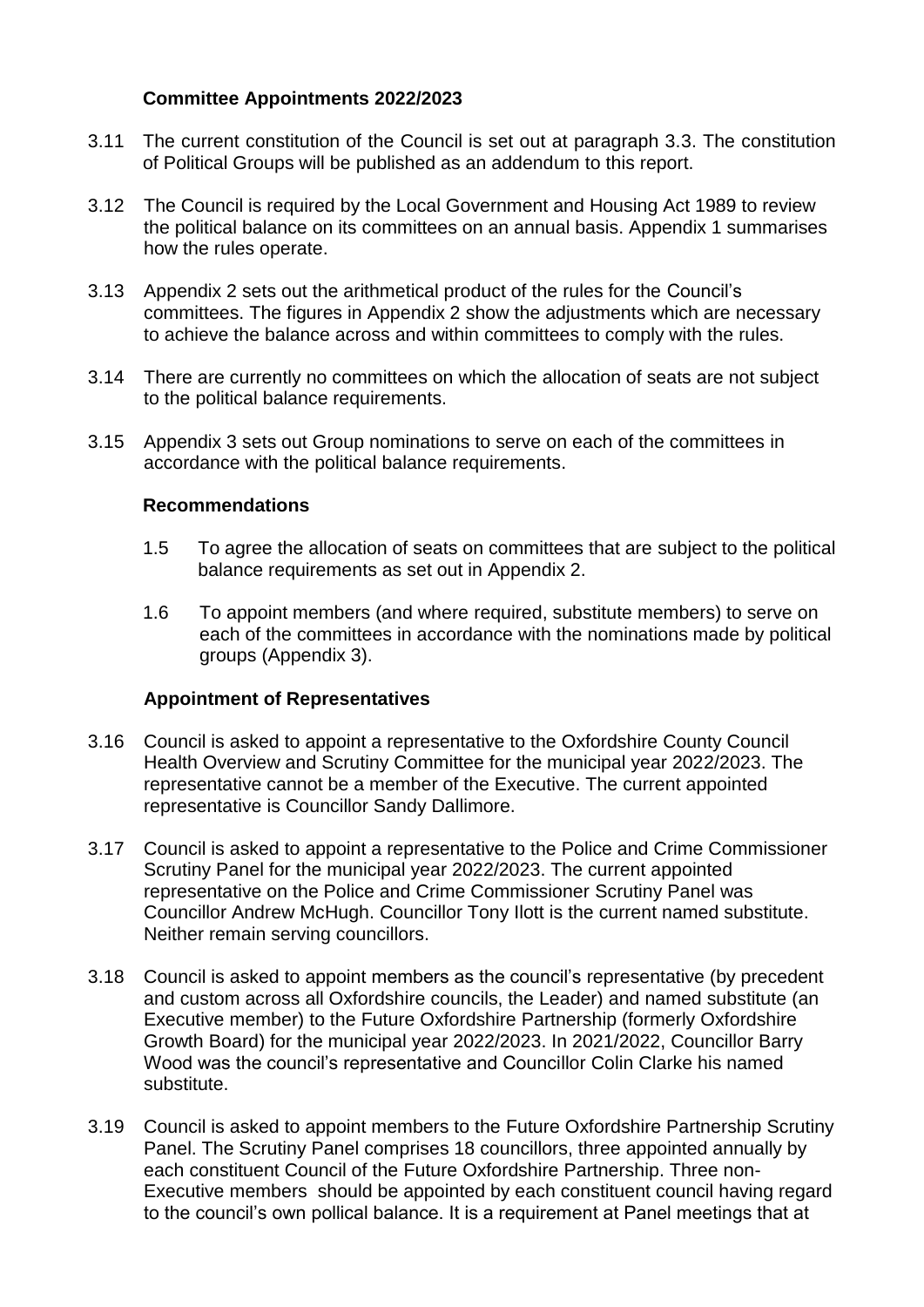least one member from each of the partners is in attendance for the meeting to be quorate.

- 3.20 In 2022/23, the representatives were Councillor David Hughes, Councillor Adam Nell and Councillor Sean Woodcock with substitutes permitted from the relevant political party.
- 3.21 The Future Oxfordshire Partnership has four advisory groups: Housing Advisory Group, Infrastructure Advisory Group, Oxfordshire Plan 2050 Advisory Group and Environment Advisory Group. The membership of each Advisory Group includes an Executive member of each partner authority and an Executive member substitute. It is custom across Oxfordshire councils that the Executive member whose portfolio most closely fits the role of the group is appointed to the respective Advisory Group.

#### **Recommendations**

- 1.7 To appoint a non-Executive representative to the Oxfordshire Joint Health Overview and Scrutiny Committee.
- 1.8 To appoint a representative and named substitute to the Police and Crime Commissioner Scrutiny Panel.
- 1.9 To appoint an Executive member representative and Executive member substitute to the Future Oxfordshire Partnership.
- 1.10 To appoint three non-Executive representatives to the Future Oxfordshire Partnership Scrutiny Panel.
- 1.11 To appoint an Executive member and an Executive member substitute to each of the Future Oxfordshire Partnership Advisory Groups: Housing Advisory Group, Infrastructure Advisory Group, Oxfordshire Plan 2050 Advisory Group and Environment Advisory Group.

# **4.0 Conclusion and Reasons for Recommendations**

4.1 The Council is required to note the results of the District Council elections, appoint a Leader, agree the allocation of seats on committees that are subject to the political balance requirements and to agree the appointments to each of the Committees in accordance with the nominations made by political groups.

## **5.0 Consultation**

Group Leaders

# **6.0 Alternative Options and Reasons for Rejection**

6.1 The following alternative options have been identified and rejected for the reasons as set out below.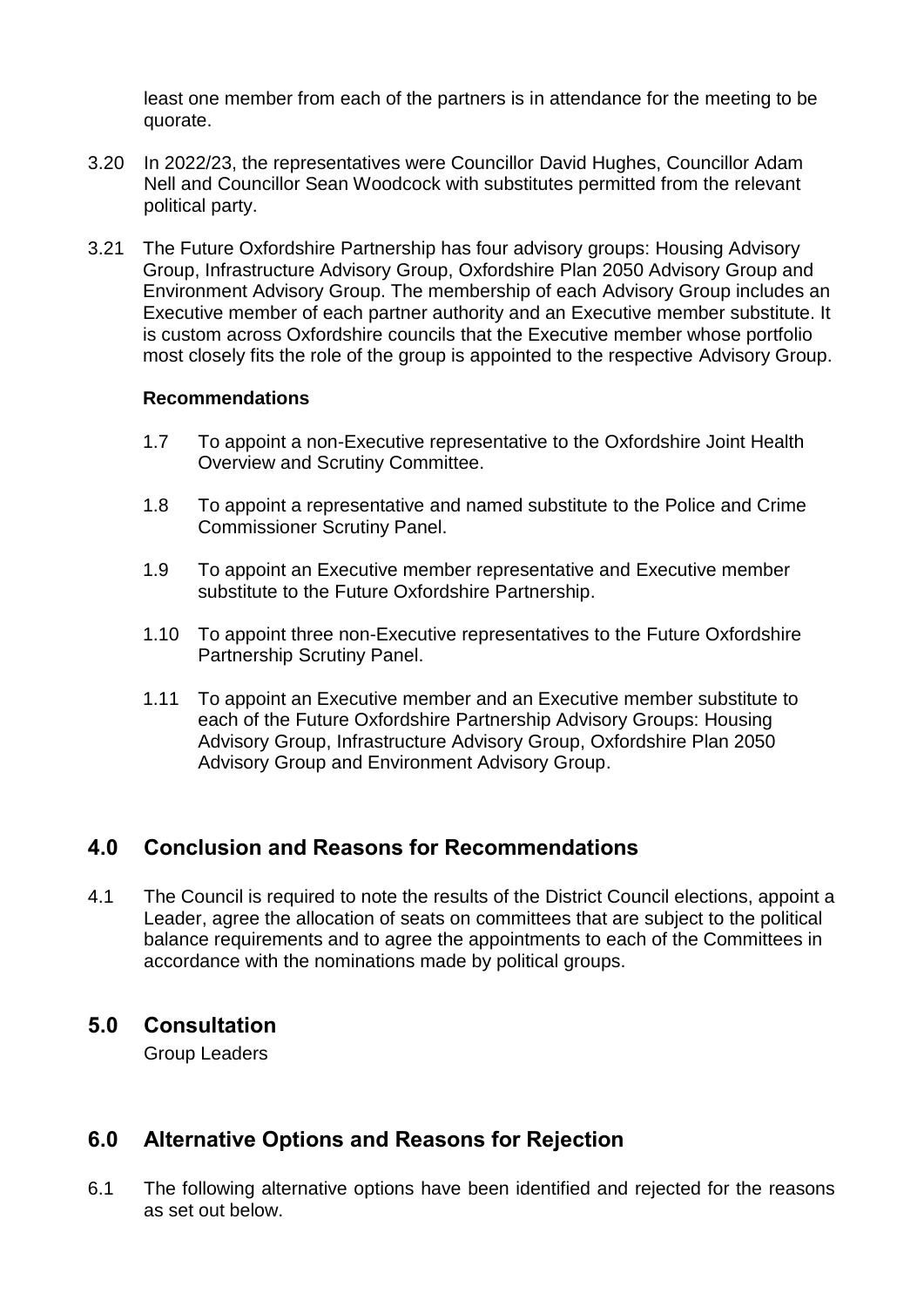Option 1: To amend the appointments. This is not recommended as nominations have been submitted by Group Leaders following consultation with their Groups and in accordance with the proportionality calculations.

## **7.0 Implications**

#### **Financial and Resource Implications**

7.1 There are no financial implications arising directly from this report.

Comments checked by: Michael Furness, Assistant Director of Finance & S151 Officer, 01295 221845 [Michael.furness@cherwell-dc.gov.uk](mailto:Michael.furness@cherwell-dc.gov.uk)

#### **Legal Implications**

7.2 It is a legal requirement for Council to appoint a Leader, agree proportionality after an election and make appointments to committees. It is for the Council Leader to appoint the Deputy Leader and the other Executive members, and to allocate Lead Member responsibilities.

Comments checked by:

Shahin Ismail, Interim Assistant Director Law, Governance & Democratic Services & Monitoring Officer, [Shahin.ismail@cherwell-dc.gov.uk](mailto:Shahin.ismail@cherwell-dc.gov.uk)

#### **Risk Implications**

7.3 In ensuring the legal requirements are met risk to the authority is mitigated.

Comments checked by: Celia Prado-Teeling, Interim Assistant Director Customer Focus, 01295 221556, [Celia.prado-teeling@cherwell-dc.gov.uk](mailto:Celia.prado-teeling@cherwell-dc.gov.uk) 

#### **Equalities and Inclusion Implications**

7.4 Appointments are made using the principles of proportionality as set out in the Local Government and Housing Act 1989 (Section 15). Each Group appoints whomever it wishes to serve on a committee to fulfil its proportional entitlement.

Comments checked by: Celia Prado-Teeling, Interim Assistant Director Customer Focus, 01295 221556, [Celia.prado-teeling@cherwell-dc.gov.uk](mailto:Celia.prado-teeling@cherwell-dc.gov.uk) 

## **8.0 Decision Information**

**Key Decision**

**Financial Threshold Met: N/A**